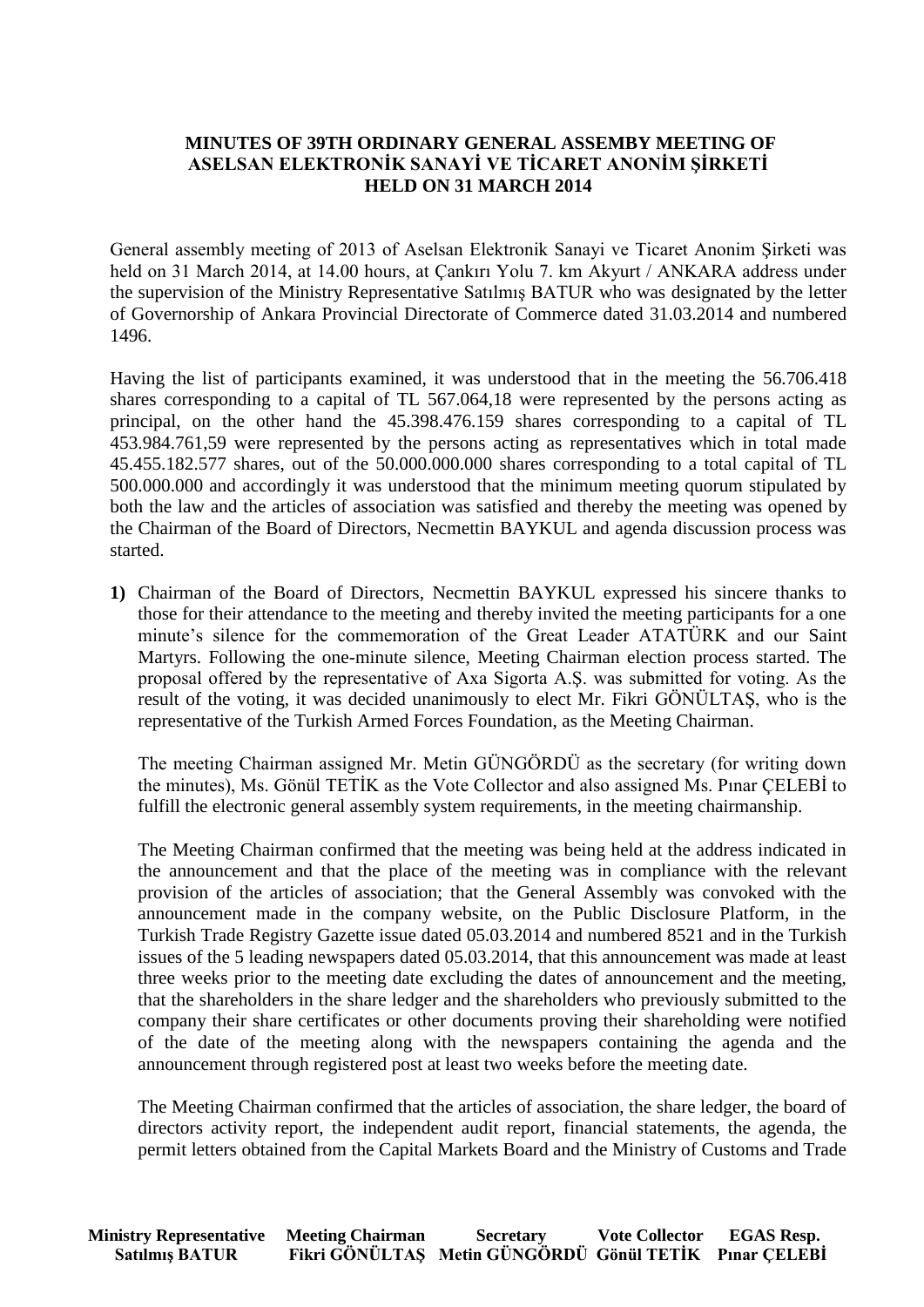with respect to the amendments to the articles of association and the draft of amendments as its annex and the list of attendants prepared by the board of directors were all completely present at the meeting place.

The Meeting Chairman confirmed that the executive members and majority of the board of directors members and the independent auditor were present at the meeting. The Meeting Chairman also informed the physically attending shareholders about the electronic general assembly procedure.

The Meeting Chairman made the items of the agenda read and asked the shareholders wheter they have any proposal for amendments regarding the order of the discussion of agenda topics. Since there were no proposals, the Ordinary General Assembly Agenda was started to be discussed in the order previously announced.

- **2)** The Vice Chairman of Board of Directors Birol ERDEM and members of the Board of Directors Osman Kapani AKTAŞ, Ahmet ŞENOL and Aykud Alp BERK, have resigned as of 15.05.2013 and for the vacant positions with the resignations, Hasan CANPOLAT, Mustafa Murat ŞEKER, Orhan AYDIN and Murat ÜÇÜNCÜ who were elected by the Board of Directors on 16.05.2013 according to item 1 of article 363 of Turkish Commercial Code are approved to be assigned as Board of Directors members with 448.084.286,77 affirmative votes against 6.467.539 negative votes.
- **3)** The Activity Report for the year 2013 prepared by the Board of Directors was read. The Meeting Chairman asked if there was anyone who would like to speak regarding the agenda. As there was nobody who wished to do so, the negotiation of topic 4 of the agenda was passed on to.
- **4)** The independent audit report with respect to January 01 December 31 2013 accounting period prepared by the Independent External Audit Company DRT Bağımsız Denetim ve Serbest Muhasebecilik Mali Müşavirlik A.Ş.'nin (Deloitte) was read.
- **5)** The Consolidated Balance Sheet and Income Statement in compliance with the Communique of the Capital Markets Board with Serial: II and Number: 14.1 with the balance Sheet and the Income Statement in compliance with the General Communique on Accounting System Application were read. The Meeting Chairman asked if there was anyone who would like to speak regarding the agenda. The Meeting Chairman submitted the agenda for negotiation. As the result of the voting, the financial statements for the year 2013 were approved with 454.551.824,77 affirmative votes against 1 negative vote.
- **6)** Acquittal of the members of Board of Directors on operations and accounts of the company for 2013 was put to voting. As the result of the voting, the members of Board of Directors were acquitted with 454.551.824,77 affirmative votes against 1 negative vote.
- **7)** The Meeting Chairman made the proposal for profit distribution, which was also included in the year 2013 activity report of the Board of Directors, to be read and put to vote. Accordingly it was decided with 454.551.824,77 affirmative votes against 1 negative votes that;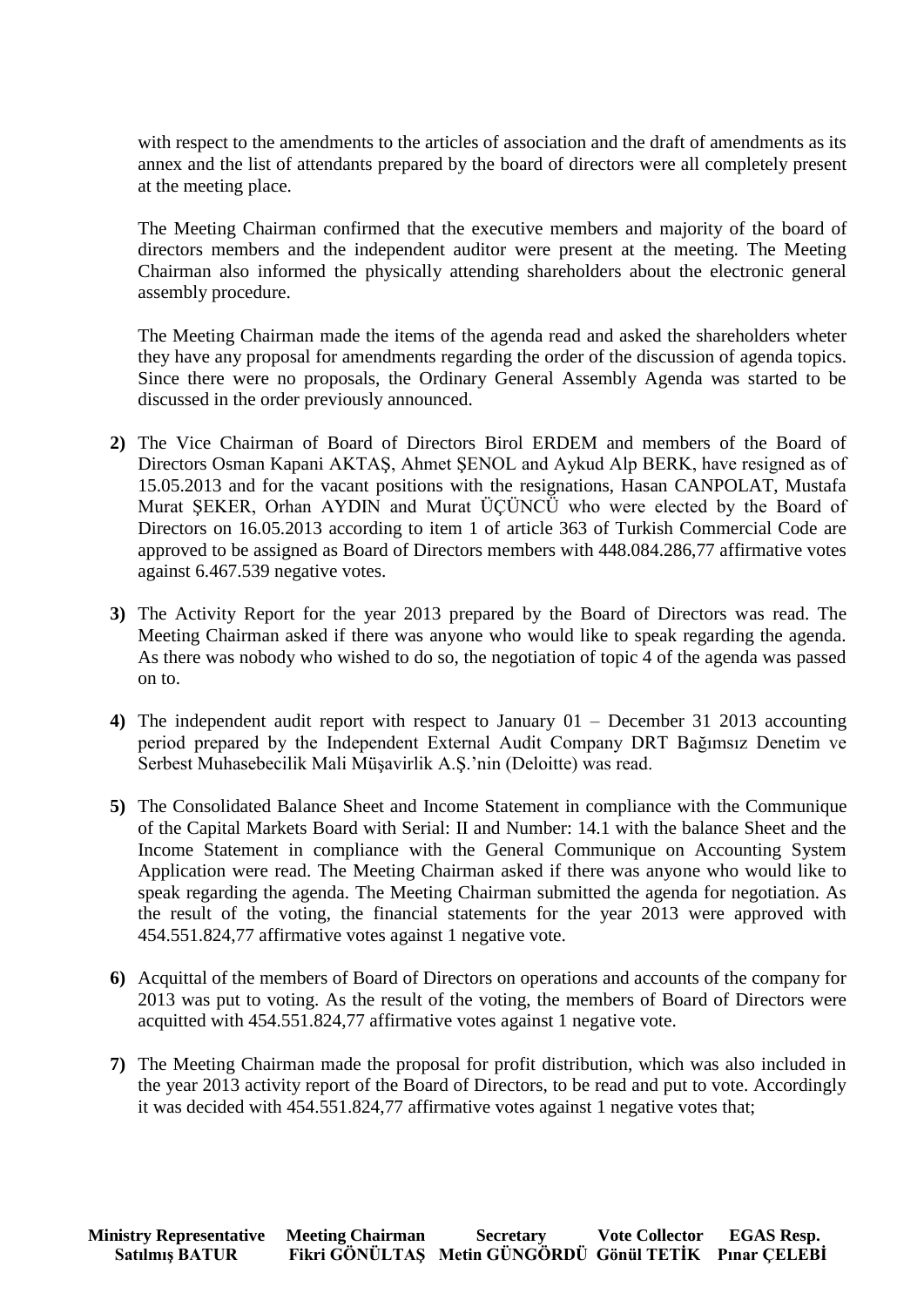| ASELSAN A.Ş. 2013 PROFIT DISTRIBUTION TABLE (TL)                                                                         |                                                                           |                                                |  |  |  |  |
|--------------------------------------------------------------------------------------------------------------------------|---------------------------------------------------------------------------|------------------------------------------------|--|--|--|--|
|                                                                                                                          | <b>Distribution under the Capital</b><br><b>Markets Board Regulations</b> | Distribution under the Legal<br><b>Records</b> |  |  |  |  |
| <b>Issued Capital</b>                                                                                                    | 500.000.000                                                               | 500.000.000                                    |  |  |  |  |
| First Legal Reserve (According to Legal Records)                                                                         | 68.109.464,78                                                             | 68.109.464,78                                  |  |  |  |  |
| The information for the profit distribution in the case of privileges according to the Company Articles of Incorporation |                                                                           |                                                |  |  |  |  |
| Profit for the Period                                                                                                    | 238.081.489,00                                                            | 79.566.382,34                                  |  |  |  |  |
| Taxes Payable (-)                                                                                                        | $\overline{0}$                                                            | $\overline{0}$                                 |  |  |  |  |
| <b>NET PROFIT FOR THE PERIOD (=)</b>                                                                                     | 238.081.489,00                                                            | 79.566.382,34                                  |  |  |  |  |
| Accumulated Loss (-)                                                                                                     | $\boldsymbol{0}$                                                          | $\boldsymbol{0}$                               |  |  |  |  |
| First Legal Reserve (-)                                                                                                  | 3.978.319,12                                                              | 3.978.319,12                                   |  |  |  |  |
| NET DISTRIBUTABLE PROFIT FOR THE PERIOD (=)                                                                              | 234.103.169,88                                                            | 75.588.063,22                                  |  |  |  |  |
| Donations Made throughout the Year (+)                                                                                   | $\boldsymbol{0}$                                                          |                                                |  |  |  |  |
| Net Distributable profit for the period, donations included in<br>dividend calculation                                   | 234.103.169,88                                                            |                                                |  |  |  |  |
| <b>First Dividend to Shareholders</b>                                                                                    | 25.000.000                                                                | 25,000,000                                     |  |  |  |  |
| - Cash                                                                                                                   | 25.000.000                                                                | 25.000.000                                     |  |  |  |  |
| - Non paid-up share                                                                                                      | $\boldsymbol{0}$                                                          | $\overline{0}$                                 |  |  |  |  |
| - Total                                                                                                                  | 25.000.000                                                                | 25.000.000                                     |  |  |  |  |
| Dividends distributed to Preferred Shareholders                                                                          | $\boldsymbol{0}$                                                          | $\overline{0}$                                 |  |  |  |  |
| Dividends distributed to:                                                                                                | $\Omega$                                                                  | $\Omega$                                       |  |  |  |  |
| - Members of the Board of Directors                                                                                      | 0                                                                         | $\Omega$                                       |  |  |  |  |
| - Employees                                                                                                              | $\Omega$                                                                  | $\Omega$                                       |  |  |  |  |
| - Others than Shareholders                                                                                               | $\Omega$                                                                  | $\Omega$                                       |  |  |  |  |
| Dividends distributed to Holders of Usufruct Right Certificates                                                          | $\overline{0}$                                                            | $\mathbf{0}$                                   |  |  |  |  |
| Second Dividend to Shareholders                                                                                          | $\overline{0}$                                                            | $\mathbf{0}$                                   |  |  |  |  |
| <b>First Legal Reserve</b>                                                                                               | $\overline{0}$                                                            | $\overline{0}$                                 |  |  |  |  |
| <b>Statutory Reserve</b>                                                                                                 | $\overline{0}$                                                            | $\boldsymbol{0}$                               |  |  |  |  |
| <b>Special Reserve</b>                                                                                                   | $\overline{0}$                                                            | $\overline{0}$                                 |  |  |  |  |
| <b>EXTRAORDINARY RESERVE</b>                                                                                             | 209.103.169,88                                                            | 50.588.063,22                                  |  |  |  |  |
| Other resources to be distributed                                                                                        | $\Omega$                                                                  | $\Omega$                                       |  |  |  |  |

As presented in the table above, out of the net profit for the period that is generated by our company from its 2013 activities;

- In accordance with Article 519/(1) of the Turkish Commercial Code, General Legal Reserves amounting to TL 3.978.319,12 is going to be allocated,

- Net distributable profit to the shareholders for the period, calculated in the framework of the profit distribution regulations and decisions of the Capital Markets Board is proposed as: Gross profit, TL 25.000.000 (TL 0,05 per share of TL 1 and 5% on the basis of the capital) (net profit TL 21.250.000 – TL 00,0425 per share of TL 1 and 4,25% on the basis of the capital) as in the form of cash,

- The remaining profit is going to be allocated as Extraordinary Legal Reserves, and distribution of the dividends to the shareholders to be started as of May 30, 2014.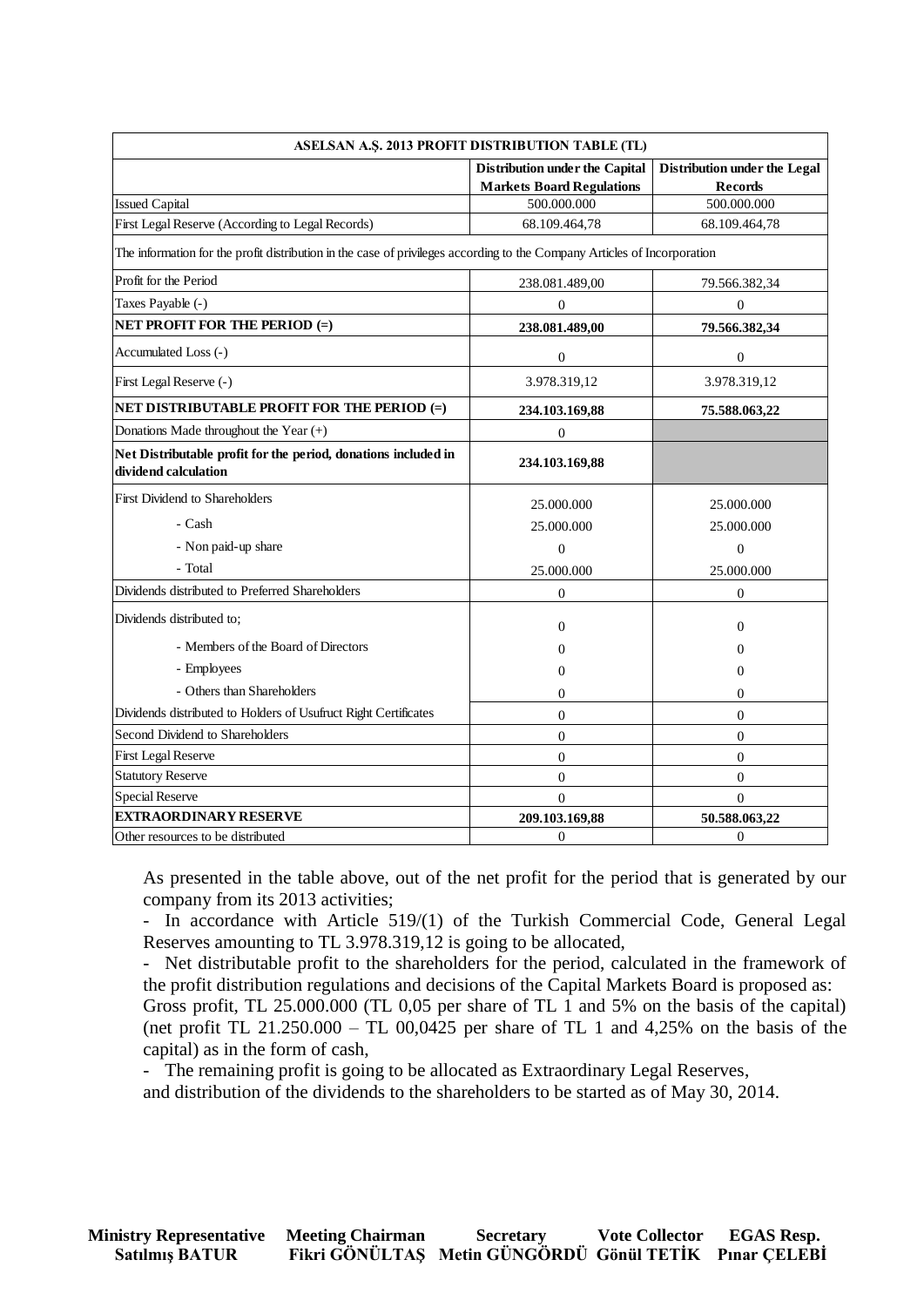- **8)** As for the election of the Board of Directors members; the proposal submitted by the Turkish Armed Forces Foundation Representative was read. It was decided with 448.084.286,77 affirmative votes against 6.467.539 negative votes that the Board of Directors members Mr. Hasan CANPOLAT (TC Id No:13450193826), Mr. Mustafa Murat ŞEKER (TC Id No: 25240920666), Mr. Ahmet KESİK (TC Id No: 58798120684), Mr. Murat ÜÇÜNCÜ (TC Id No: 35300226966), Mr. Ahmet Can ÇEVİK (TC Id No: 30214501680) and Ms. Nilüfer ÖZDOĞAN (TC Id No:39079534000) would be elected to serve for a one year period. As per the Corporate Governance Principles, the voting for the Independent Board of Directors Member Nominees announced by the Board of Directors was passed on to. Among the nominees, it was decided that, Mr. Oral ERDOĞAN (TC Id No: 17545423720) would be elected with 448.078.323,14 affirmative votes against 6.473.502,63 negative votes, Mr. Ziya AKBAŞ (TC Id No:26105331528) would be elected with 448.084.286,77 affirmative votes against 6.467.539 negative votes and Mr. Celalettin DÖVER would be elected with 448.084.286,77 affirmative votes against 6.467.539 negative votes to serve as Independent Board of Directors Members for a period of 1 year each.
- **9)** Regarding the remuneration appraised for the Board of Directors Members, the proposal submitted by the Turkish Armed Forces Foundation Representative was read. As the result of the voting, it was decided with 453.965.614,77 affirmative votes against 586.211 negative votes that the payment of monthly net TL 3.000.- (threethousand Turkish Lira) would be effected to the Board of Directors Members, valid as of April 2014 until the Ordinary General Assembly Meeting which shall be held in 2015 where the year 2014 activities shall be discussed.
- **10)** As per the Capital Markets Board legislation, the proposal regarding the approval of the Independent External Audit Company chosen by the Board of Directors was read. As the result of the voting, it was decided with 447.711.794,77 affirmative votes against 6.840.031 negative votes that DRT Bağımsız Denetim ve Serbest Muhasebecilik Mali Müşavirlik A.Ş. (Deloitte) would be approved to perform the independent audit of our company within the 2014 activity year.
- **11)** The Meeting Chairman put to vote for deeming the amendments on article 6 of Articles of Association titled "Registered Capital of the Company" to be read. The deeming of amendments is accepted with 454.551.824,77 affirmative votes against 1 negative vote. Article 6 of Articles of Association titled "Registered Capital of the Company" for which the permissions were received from Capital Markets Board and Ministry of Customs and Trade, was accepted as indicated below with 454.551.824,77 affirmative votes against 1 negative vote.

#### **Registered Capital of the Company:**

**Article 6 -** The Company has accepted the registered capital system in accordance with the provisions of the Law No. 2499 and the Company has implemented this system with the consent No. 151 of the Capital Markets Board, dated 7/3/1991.

The registered capital upper limit of the Company is 1.000.000.000,-TL (only/onebillion TL) and is divided into 100.000.000.000 (onehundredbillion) shares, each having a nominal value of 1 kuruş.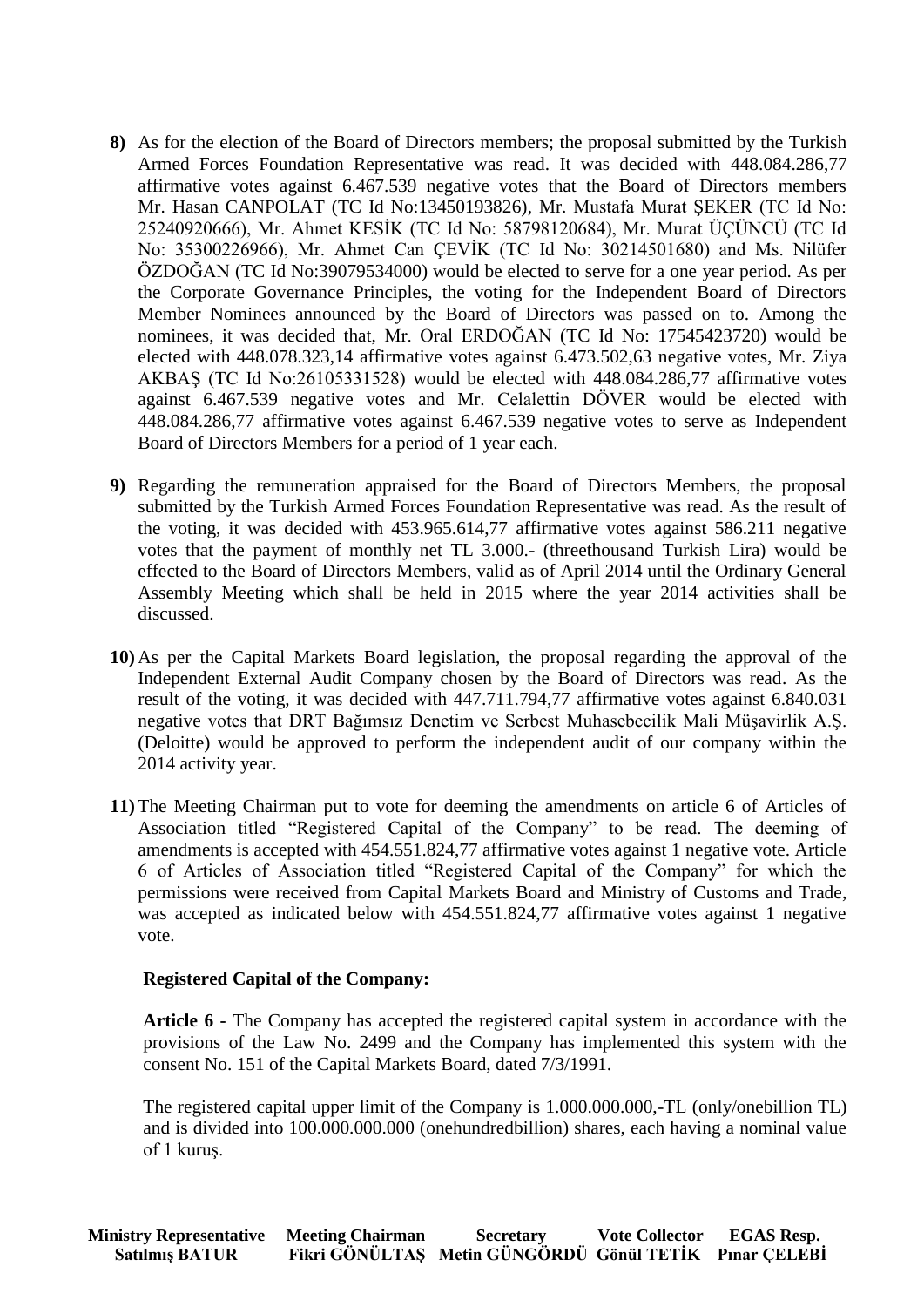The registered capital upper limit consent granted by the Capital Markets Board id valid for the years 2012 – 2016 (5 years). Even if the permitted registered capital upper limited is not reached at the end of the year 2016, it is obligatory for the Board of Directors to receive authorization from the General Assembly for a new term, with the consent of the Capital Market Boards for the previously allowed upper limit or a new upper limit value. In the event that above mentioned authorization is not received, the Company is deemed to be out of the registered capital system.

The issued capital of the Company shall be 500.000.000,-TL (only/fivehundredmillion TL) and shall be divided into 50.000.000.000 (fiftybillion) shares, each having a nominal value of 1 Kuruş. 10.312.645,71 TL of the issued capital of the Company has been paid in cash; 145.220.570,-TL of the issued capital of the Company has been covered by the dividends that are added to the capital and are distributed to the shareholders in proportion to their shares; 14.710.154,29,-TL of the issued capital of the Company has been covered by adding the Revaluation Fund to the capital in accordance with the Article 298 (bis) of the Tax Procedure Law No. 213; 99.132.892,03 TL of the issued capital of the Company has been covered by the favorable balance of capital adjustment (Inflation Adjustment of Capital), 13.206.491,20 TL from Special Funds, 201.703,02 TL from Share Premium and 217.215.543,75 TL from Extraordinary Reserves. The issued capital has been divided into shares as shown below.

| <b>Share</b> | Nominal Value      | Number of      | Amount         | To the Name or |
|--------------|--------------------|----------------|----------------|----------------|
| Group        | of Each Share      | <b>Shares</b>  | (TRY)          | to the Bearer  |
| Group A      | 1 kr               | 30.272.727.273 | 302.727.272,73 | To the Name    |
| Group B      | $1 \; \mathrm{kr}$ | 19.727.272.727 | 197.272.727,27 | To the Name    |
|              | <b>TOTAL</b>       | 50.000.000.000 | 500.000.000,00 |                |

All shares are registered to the name of the shareholder.

The Board of Directors shall be authorized to increase the issued capital up to the registered capital upper limit when it deems necessary between the years 2012 and 2016, in accordance with the provisions of the Capital Market Law, by issuing shares to the name.

Moreover, the Board of Directors shall be authorized in matters regarding issuing preferred shares or issuing shares above the nominal values. Regarding capital increases by restricting preemptive rights, the shares to be issued shall be Group B.

Group A shares are preferred shares registered to the name.

In the event that internal resources are added to the capital, the issued shares equal to the value of added reserves shall be distributed on the basis of the shareholders' ownership rate of the shares as a bonus.

As the company operates in security and defense sector; Group A shares shall not be sold or transferred without the consent of the Board of Directors; in the event that these shares are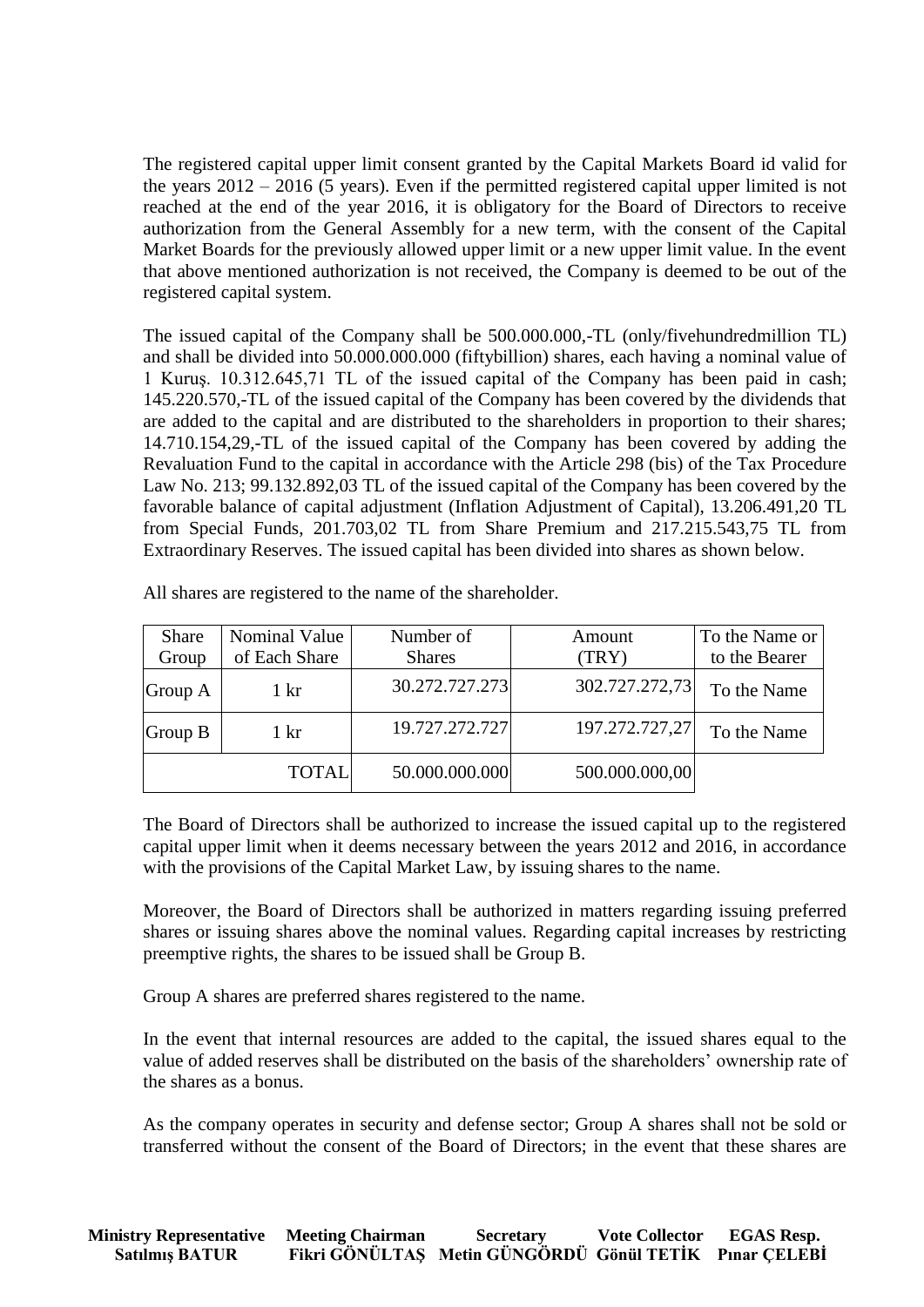transferred or sold to third parties partially or completely without the consent of the Board of Directors, the Board of Directors is entitled to abstain from recording this sale in the records.

The preemptive right of the shareholders in capital increases shall be exercised within their own groups as per the Article 461 of the Turkish Commercial Code. Group A shares remaining after the preemptive rights have been exercised, shall be firstly offered to other Group A shareholders; and in the event that there are still remaining shares which are not sold after this process, the remaining shares can be sold to non-Group A shareholders or real or legal persons who will become new shareholders. In this case, the Board of Directors is not entitled to abstain from the sale to the new Group A shareholders in the records.

While the nominal value of the equity shares was 1.000 TL, it has been changed to 1 New Kuruş within the scope of the law on making amendments to the Turkish Commercial Code No:5274. The total number of shares have decreased as a result of such change and 1 share having a value of 1 New Kuruş, is given in exchange for 10 shares, each having a value of 1.000 TL. The rights of the shareholders arising from the shares they possess with regard to the change in question shall be reserved.

The shares representing the capital shall be monitored within the framework of the dematerialization principles.

- **12)** The letter of the Board of Directors regarding the information to be given with respect to the donations made in 2013 and the income or interest gained by the guarantees, pledges, mortgages and warranties issued in favor of third parties was read. Pursuant to this, it was stated that; between the dates 01.01.2013 and 31.12.2013 no donations were made by the group and there were no income or interest gained by the guarantees, pledges, mortgages and warranties issued in favor of third parties or within the year 2013.İdil SÜLER stated a disclaimer for the article on behalf of BBH/Consulting Group Capital Markets Funds Emerging MA, BBH/Fidelity Salem Street Trust:Spartan Emerging Markets Index Fund, BBH/Goldman Sachs Growth Markets Equity Sub Trust and BBH/Goldman Sachs Growth Markets Equity Sub Trust N she represented.
- **13)** The letter of the Board of Directors regarding the "Donation and Aid Policy" prepared as per the regulations of the Capital Markets Board was read. İdil SÜLER stated a disclaimer for the article on behalf of BBH/Consulting Group Capital Markets Funds Emerging MA, BBH/Fidelity Salem Street Trust:Spartan Emerging Markets Index Fund, BBH/Goldman Sachs Growth Markets Equity Sub Trust and BBH/Goldman Sachs Growth Markets Equity Sub Trust N she represented. The Donation and Aid Policy submitted to the approval of the shareholders and was approved with 424.873.527,97 affirmative votes against 29.678.297,8 negative votes. The approved Donation and Aid Policy is given below.

#### **"ASELSAN ELEKTRONİK SANAYİ VE TİCARET A.Ş. DONATION AND AID POLICY**

As per sub-clause "k" of article 3 of our Company's Articles of Association, provided that it is not contrary to the hidden profit distribution regulations of the Capital Market Law and that the donations, including the ones realized within the year are submitted to the information of the shareholders in the General Assembly and that the upper limit of the donations to be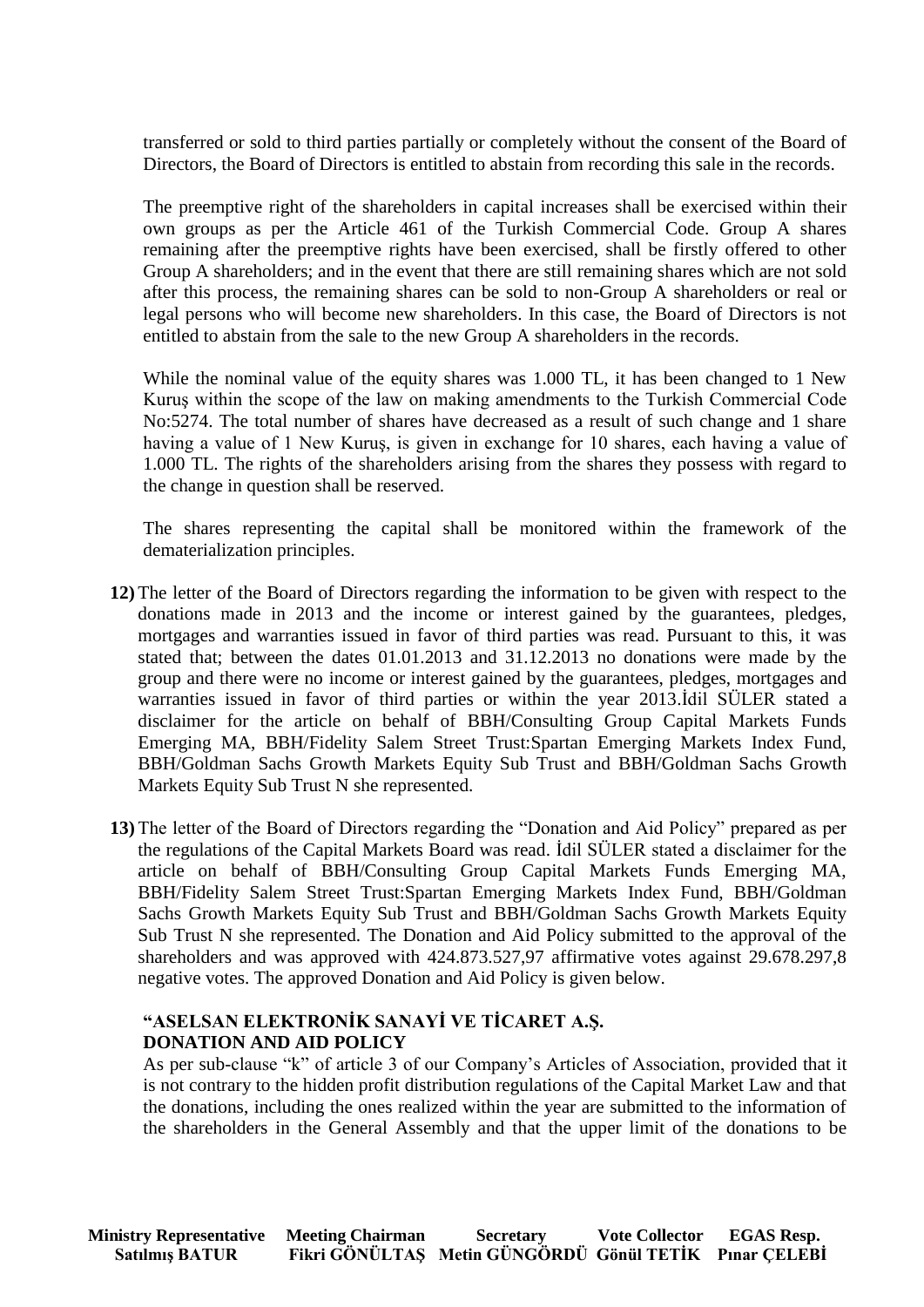realized is determined by the general assembly, contributions in kind and/or financial aid and donation may be granted to/for,

− Institutions, entities, foundations and associations that conduct scientific research and development activities,

− Institutions and similar organizations with social purposes,

− The constructions of schools, health facilities, etc. which constitute public interest,

− Other activities deemed beneficial by the Company.

The Board of Directors is authorized to take a resolution with respect to granting donation or aid.

The donations realized within the relevant activity period in scope of the Capital Market Law are added to the distributable profit base.

The donations and aids that shall be granted with the resolution of Board of Directors within the upper limit determined by the General Assembly shall be publicly announced as per the legislation of Capital Market Board regarding the disclosure of material events to the public."

As for the decisions to be taken with respect of the upper limit of the donations and aid to be provided in 2014; the proposal submitted by the Turkish Armed Forces Foundation Representative was read. İdil SÜLER stated a disclaimer for the article on behalf of BBH/Consulting Group Capital Markets Funds Emerging MA, BBH/Fidelity Salem Street Trust:Spartan Emerging Markets Index Fund, BBH/Goldman Sachs Growth Markets Equity Sub Trust and BBH/Goldman Sachs Growth Markets Equity Sub Trust N she represented.

As the result of the voting, it was decided with 424.873.527,97 affirmative votes against 29.678.297,8 negative votes that the company would make donations and aid with an upper limit of 5 tenthousandth of the period net profit (TL 119.040) according to the year end consolidated balance sheet of the company prepared pursuant to the CMB, to be valid until the Ordinary General Assembly Meeting of the company and its group companies to be held in 2015.

**14)** The letter of the Board of Directors regarding the "Profit Distribution Policy" prepared as per the regulations of the Capital Markets Board was read. The Profit Distribution Policy submitted to the approval of the shareholders and was approved with 454.551.824,77 affirmative votes against 1 negative vote. The approved Profit Distribution Policy is given below.

## **"ASELSAN ELEKTRONİK SANAYİ VE TİCARET A.Ş. PROFIT DISTRIBUTION POLICY**

The dividend amounts which shall be calculated considering the sustainable growth rate, market values and cash flows, the company equity, with the relevant legislation and the provisions of the articles of association over the distributable profit amount calculated taking the period profit as the basis which is shown on the financial statements of our Company prepared pursuant to the existing legal regulations (after the compulsory legal reserves are reserved and the taxes, funds and financial liabilities and losses of the previous year, if any, are deducted and the donations are added), The profit distribution proposal which shall be prepared by the Board of Directors in order for the shares which shall be issued by means of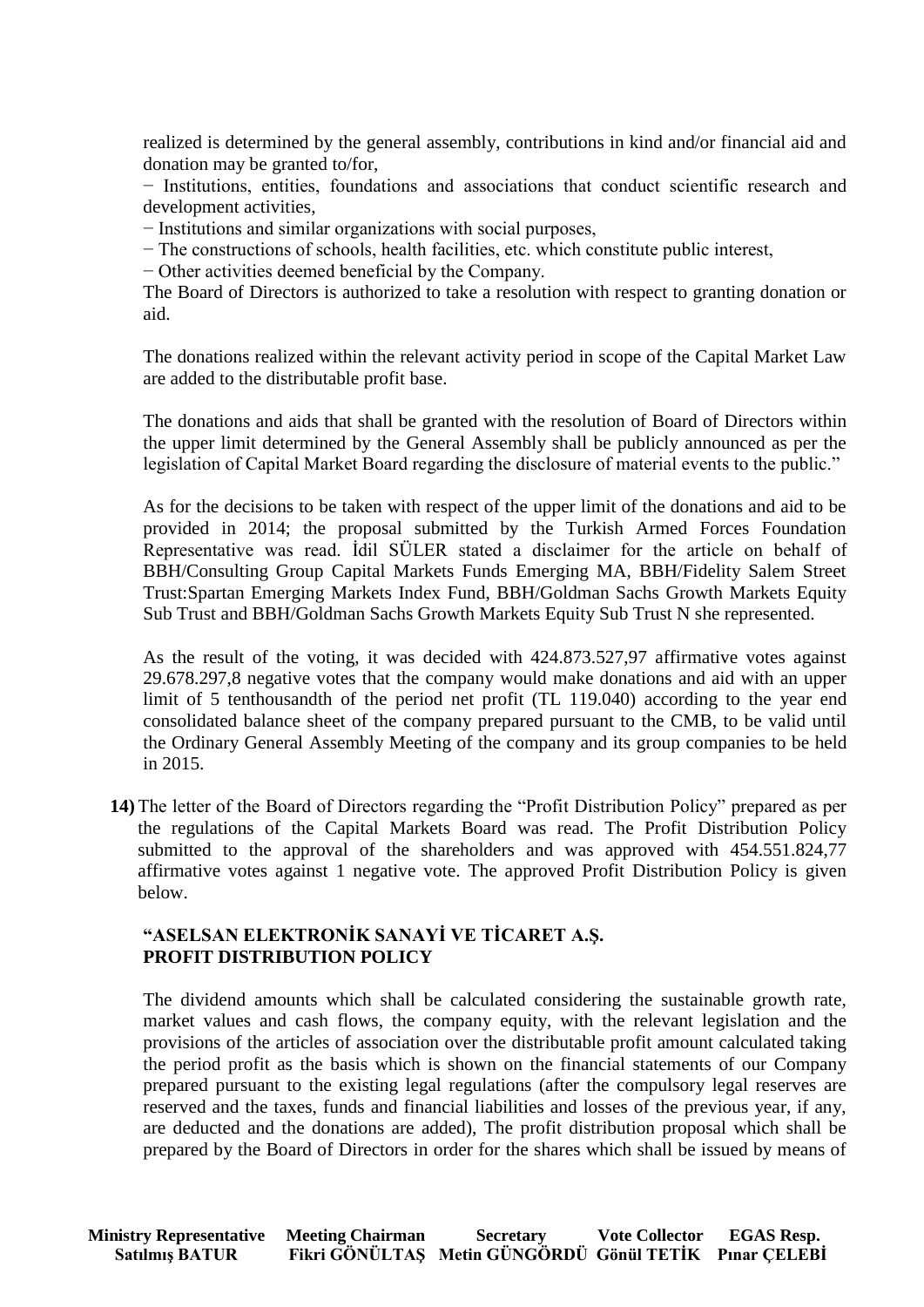adding the cash or the dividend on the capital on the date(s) determined pursuant to the regulations of the Capital Markets Board to be distributed in cash in the defined amounts or as bonus shares or bonus shares in defined amounts, shall be submitted to the approval of the General Assembly. Following the approval of the General Assembly, the determined profit share distribution amounts are distributed to the shareholders within the legal periods on the date determined by the General Assembly.

There is no privilege to participate to the profit of our Company. The profit shares are distributed equally regardless of all the existing shares and their issue and acquiring dates.

In case of a revision made on the Profit Distribution Policy, the resolution of Board of Directors regarding this revision and the reason for revision shall be publicly announced with respect to the legislation of Capital Market Board."

**15)** Information was given about the "Disclosure Policy" revised as per the regulations of the Capital Markets Board. İdil SÜLER stated a disclaimer for the article on behalf of BBH/Consulting Group Capital Markets Funds Emerging MA, BBH/Fidelity Salem Street Trust:Spartan Emerging Markets Index Fund, BBH/Goldman Sachs Growth Markets Equity Sub Trust and BBH/Goldman Sachs Growth Markets Equity Sub Trust N she represented. The "Disclosure Policy" that was submitted to the information of shareholders is given below.

## **ASELSAN ELEKTRONİK SANAYİ VE TİCARET A.Ş.**

### **DISCLOSURE POLICY**

### **1. PURPOSE**

ASELSAN Elektronik Sanayi ve Ticaret A.S.'s (ASELSAN) disclosure policy is to share information - to the extend allowed by the industry the Company operates in (issues regarding national security) - on the performance and expectations, the Company's vision excluding trade secrets, within the scope of generally accepted accounting principles and Capital Market Legislation (CML), in a complete, fair, accurate, timely and comprehensible way, with shareholders and stakeholders, capital market participants and public on an equal basis.

ASELSAN fully complies with Turkish Commercial Code (TCC), CML, Capital Market Board (CMB) and Borsa Istanbul (BIST) Regulations with respect to public disclosures. ASELSAN also applies CMB Corporate Governance Principles to the maximum extend allowed by the industry it operates in.

ASELSAN Disclosure Policy is prepared within the scope of CMB Corporate Governance Principles and has been accepted by the Board of Directors. It is announced to all shareholders and stakeholders via ASELSAN web site [\(http://www.aselsan.com.tr\)](http://www.aselsan.com.tr/).

#### **2. SCOPE**

ASELSAN Disclosure Policy applies to ASELSAN and all of its subsidiaries and it regulates the written and oral communication between ASELSAN and the shareholders, stakeholders, and capital market participants.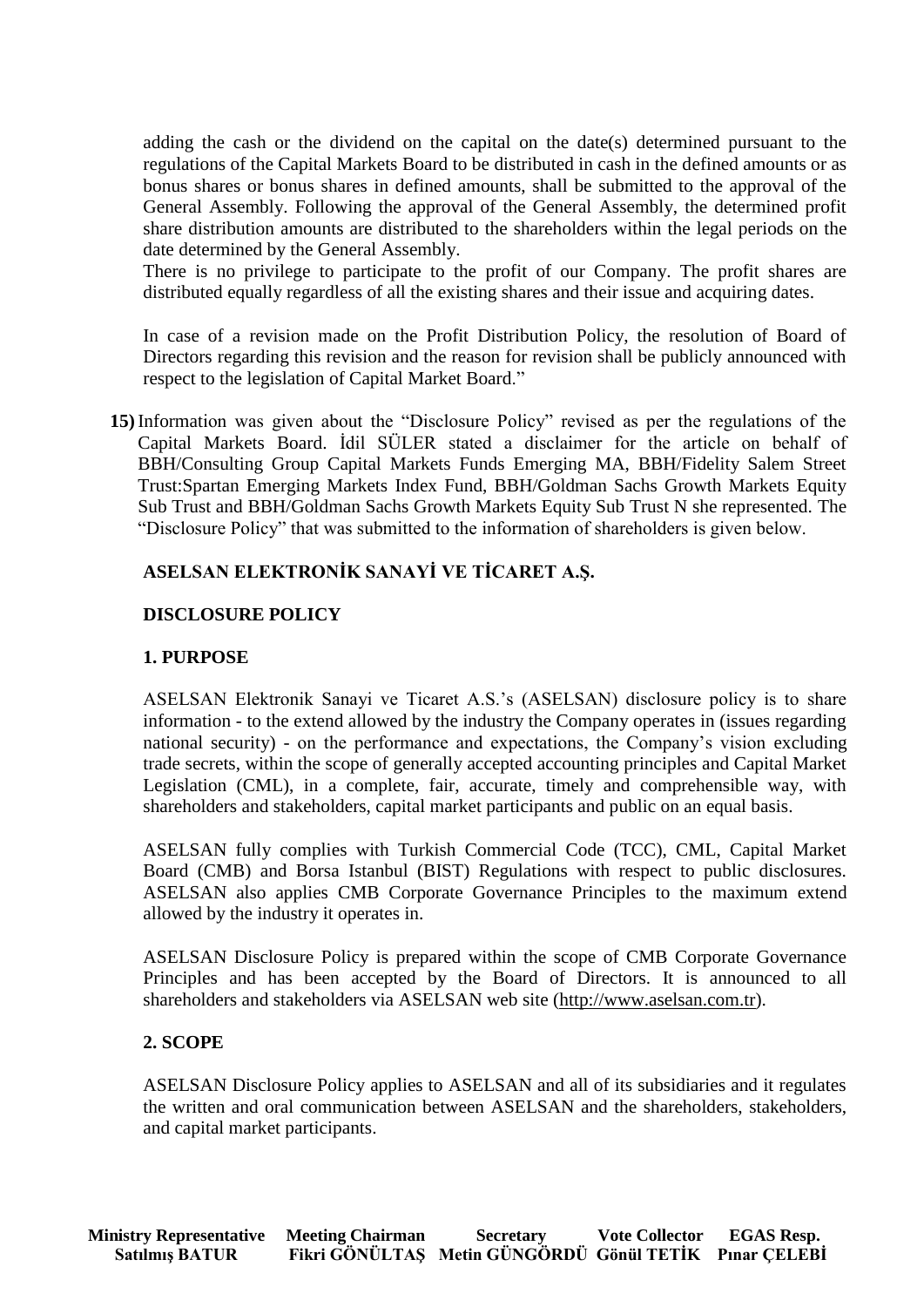### **3. RESPONSIBILITY**

The Board of Directors is responsible for preparing, enforcing, supervising and developing the ASELSAN Disclosure Policy. Corporate Governance Committee informs the Board of Directors and Investor Relations and Subsidiaries Department about the Disclosure Policy and gives suggestions.

## **4. METHODS AND MEANS OF PUBLIC DISCLOSURE**

ASELSAN's methods and tools of public disclosure policy, also complying with the CML and TCC are as follows;

- a) Material information disclosures, which are being sent to BIST via Public Disclosure Platform (KAP).
- b) Financial statements and footnotes, audit reports and proof declarations which are periodically sent to BIST via KAP.
- c) Annual reports
- d) Corporate Web Site (www.aselsan.com.tr)
- e) Declarations and announcements made via Turkish Trade Registry Newspaper and daily newspapers
- f) Press releases via printed and visual media tools
- g) Analyst meetings and interviews made face to face or via tele-conferences with Capital Market Participants
- h) Communication mediums like phone, e-mail, fax etc.

#### **Authorized Individuals to Make Public Announcements**

Excluding the written disclosures mentioned above, authorized individuals and their authorization level to make public announcements are determined with respect to information to be announced. Any question or disclosure related to ASELSAN are answered by:

Chairman and Members of the Board of Directors Chief Executive Officer (CEO) Vice Presidents

in a written or oral way. Employees other than those stated above are not authorized to reply to written or oral information requests given by capital market participants. Such information requests are forwarded to Investor Relations **Department**.

#### **Public Disclosure of Material Circumstances**

Public disclosures of material circumstances are prepared by the Investor Relations **Department** upon the advice of the related departments under the coordination of the CFO. They are sent by the authorized electronic signatures of the two of the CEO and/or Vice Presidents to **BIST** and published on ASELSAN web page. The material circumstances are prepared on time, accurately, having comprehensible expressions not leading to misleading comments to be helpful to the persons and organizations that will benefit from that disclosure.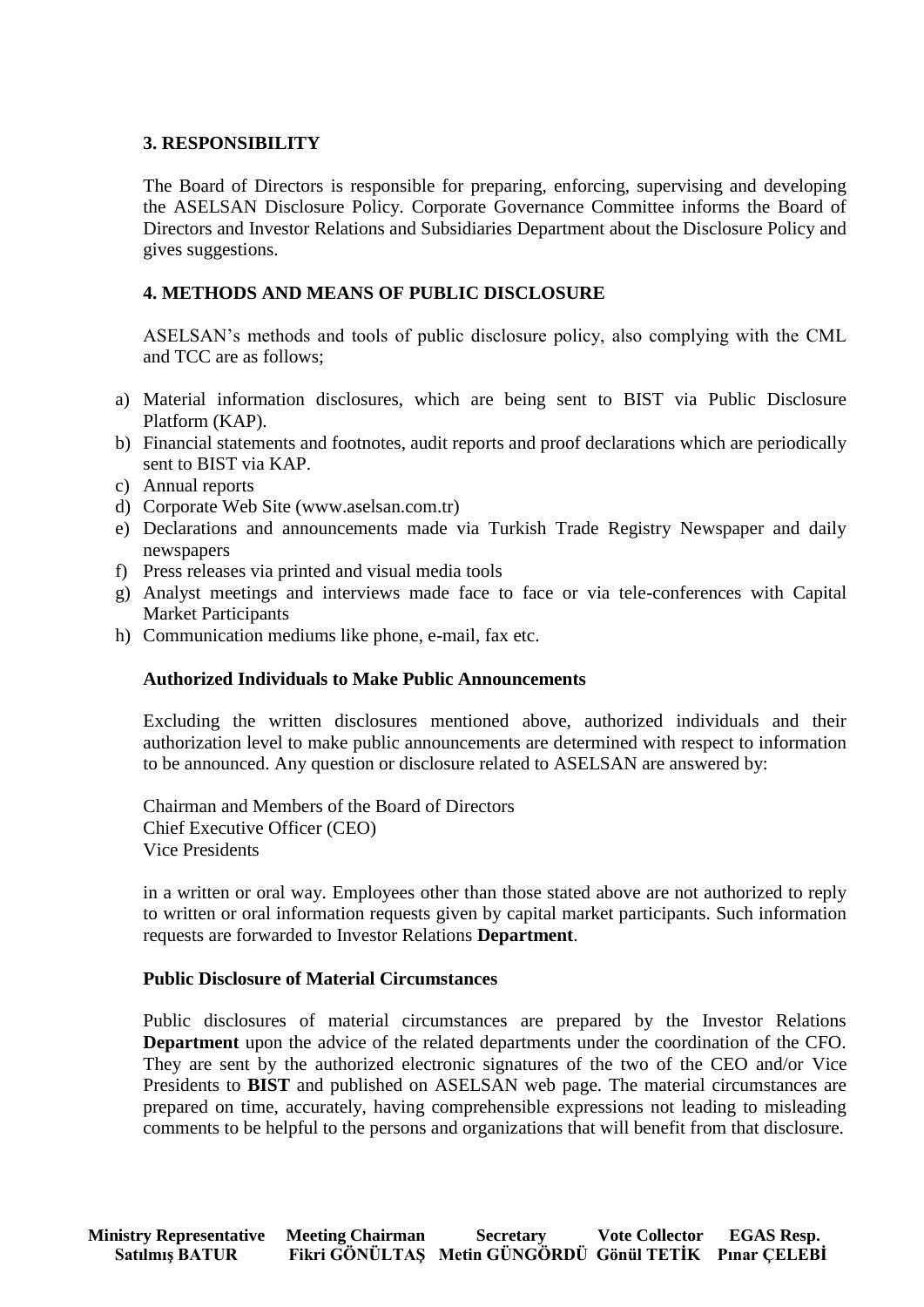In case any ASELSAN employee detects disclosure of important and special information that has not disclosed before, he/she immediately reports this situation to Investor Relations **Department**. Then a public disclosure of this very material circumstance is prepared in accordance with CML and sent to **BIST** via KAP.

### **Public Disclosure of Financial Statements**

The quarterly financial statements of ASELSAN are prepared within the scope of CML and comply with International Financial Reporting Standards (IFRS); they are audited independently and submitted to the approval of the Board of Directors after the Audit Committee. Then they are disclosed to public in Turkish and in English by submission to BIST via KAP with a Statement of Responsibility as affirmed by the authorized persons.

Quarterly and yearly financial statements of previous periods are available on ASELSAN web page.

### **Corporate Web Site**

ASELSAN web site contains up to date information set by CMB Corporate Governance Principles. All disclosures of ASELSAN (past and current) can be easily accessed through the web page.

The information available on ASELSAN web page does not represent the announcement and material event disclosures regarding CML. All disclosures of ASELSAN can be accessed through the web page in Turkish and in English. All precautions are taken for the security of ASELSAN web page.

The announcements for General Assembly meetings and their agendas and other information, documents and reports and means of participating in General Assembly meetings are clearly available on the web page. Activities for the development of ASELSAN web page are kept running.

#### **General Assembly Meetings**

Starting on the invitation date of the General Assembly Meeting, financial statements and reports, including the Annual Report, the proposal for dividend distribution, supplementary documents pertaining to the agenda, the current Articles of Association, the text of amendments, if any, to the Articles of Association are all made available to shareholders at ASELSAN Headquarters and ASELSAN web site for the convenience and open review of shareholders. The company drafts a clear agenda of the General Assembly Meeting to avoid any misunderstandings.

It has been sentenced by the  $1527<sup>th</sup>$  artice of Turkish Commercial Code numbered 6102 that electronical attendance and voting at the general assembly are obligatory for companies quoted in the stock exchange. Within this context, ASELSAN general assembly meetings are being held both electronically and physically. The electronic attendance, proposals, comments and votes at the meeting are maintained by the electronic general assembly system supplied by Central Registry Agency.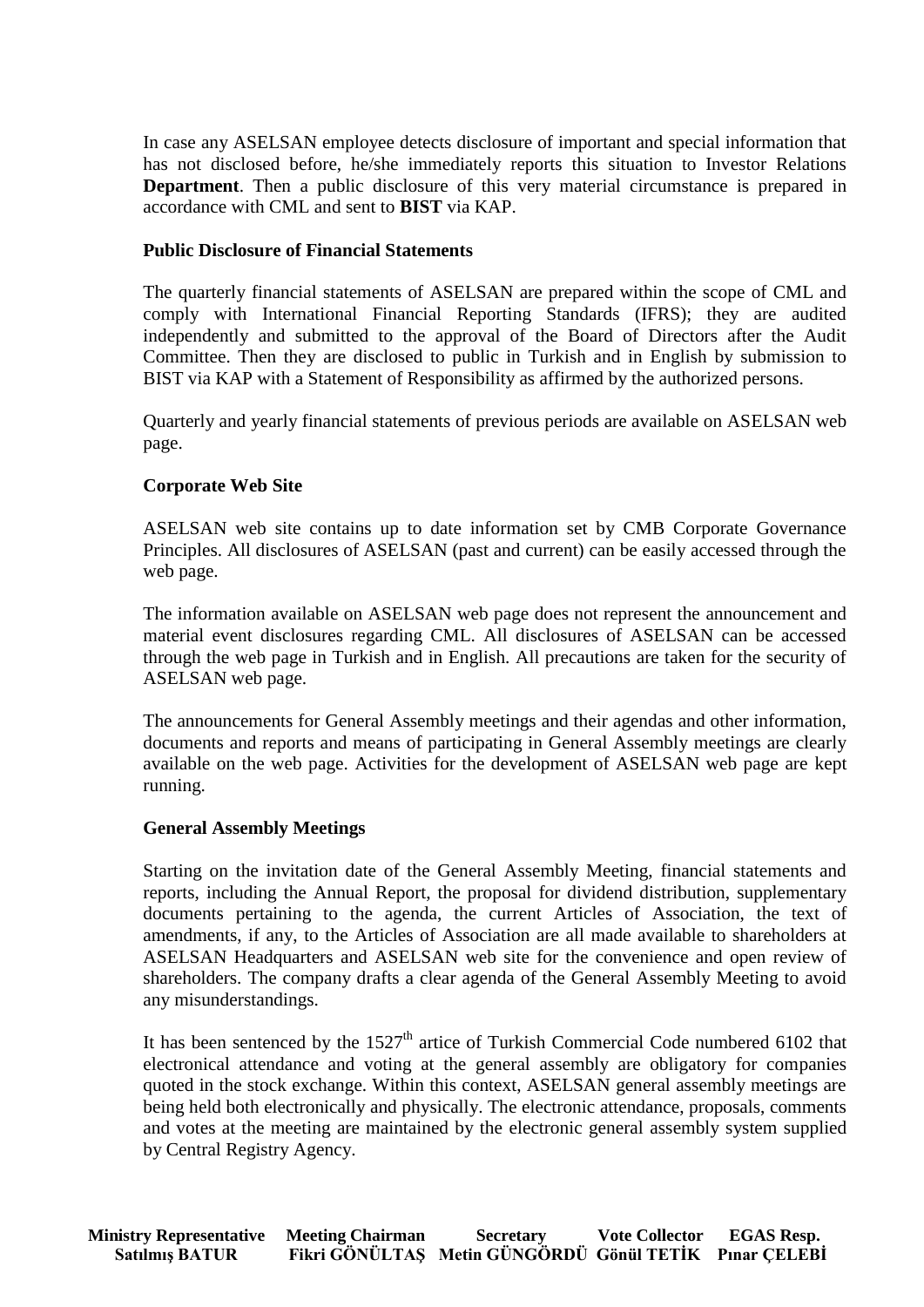During General Assembly meetings, the Annual Report, which was previously conveyed to shareholders, is presented. A brief presentation about ASELSAN's annual activities is made to the participants by the Chairman or by a member of Board of Directors. Questions from participants are answered.

### **The Annual Report**

The Annual Report is prepared according to international standards, CML and CMB Corporate Governance Principles. Upon the approval of the Annual Report by the Board of Directors, it is presented to shareholders and published in the Company web site. The Annual Report is sent to shareholders and stakeholders upon request. It can always be obtained from the Investor Relations Department.

### **Announcements and Notifications Made via Turkish Trade Registry Newspaper and Daily Newspapers**

As per the CMB Regulations, TCC and ASELSAN Articles of Association, all disclosures related to the General Assembly, amendments in the Articles of Association, capital increases and dividend distribution are published through both the Turkish Trade Registry Newspaper and daily newspapers.

#### **Disclosures to the Media**

Turkish Armed Forces Foundation (TAFF) is informed prior to disclosure to media and approval of the Board of Directors is taken at important situations. Press Meetings on any topic and/or announcement through Press Releases are subject to the instructions of the CEO.

The Press Meeting to be organized and/or the Press Release is announced to the media institutions by the Public Relations Department.

The Press Release is also coordinated with CFO to see if the content complies with the CMB Communiqué on Principles Governing Public Disclosure of Material Circumstances. Upon the approval of the content of the Press Release by the CFO, the Release is presented for CEO approval. The approved Press Release is sent to media institutions by the Public Relations Department.

## **5. DETERMINATION OF THE PEOPLE WITH ADMINISTRATIVE RESPONSIBILITY AND FORMATION OF THE LIST OF PEOPLE WHO HAVE ACCESS TO INSIDER INFORMATION**

The persons with administrative responsibility are members of the Board of Directors, or persons who directly or indirectly access the insider information regularly, the persons who are authorized to make decisions that may affect ASELSAN's future growth and commercial goals, and the persons who are closely related with them. The managers those affiliates of ASELSAN that have a share in the consolidated results of the Company and relevant employees of TAFF are also considered among people who have access to insider information.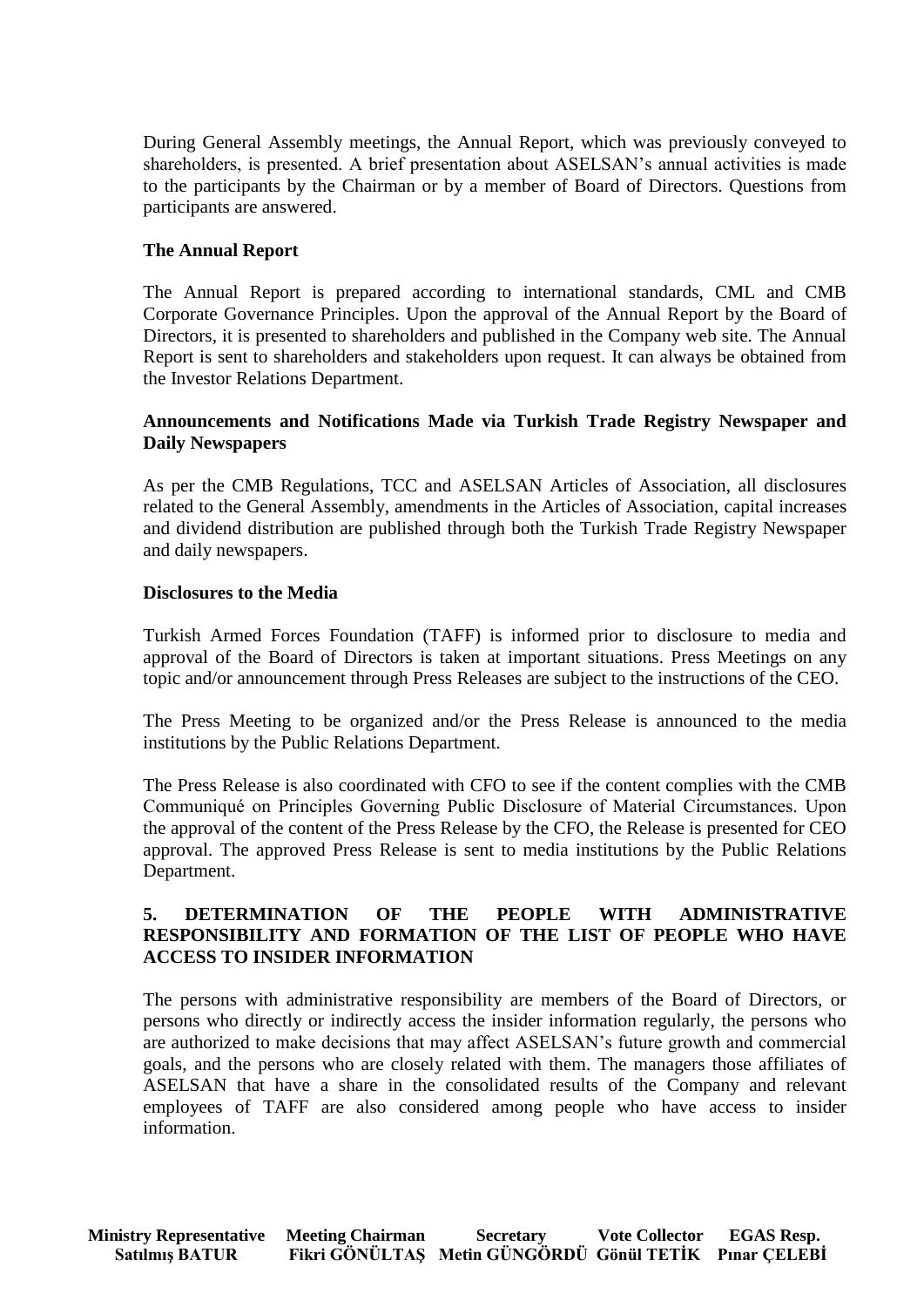People in the list of those who have access to insider information are informed regularly by Investor Relations Department regarding their being on the list for the protection of the insider information for the assurance of their compliance with the privacy rules and the Silent Period and that they are obliged to publicly announce their transactions regarding capital market instruments. ASELSAN signs a confidentiality agreement with the institutions which need the insider information while performing their duties or use the information in the name and on account of the Company and from which it receives services such as consultancy, translation or rating and puts these institutions under the liability to keep the information confidential.

The list of people who have access to insider information are electronically recorded in Central Registry Agency. The printed list is kept at the Company. In case there is a change in the list, the necessary revision is made in at most two workdays.

## **6. DISCLOSURE OF INSIDER INFORMATION**

In case there is a change regarding the insider information or the subjects related to that information that was previously announced, or they are learned by outsiders, they shall be publicly announced by ASELSAN.

If it is realized that ASELSAN employees have unintentionally shared insider information with third parties and it is certain that information confidentiality can not be maintained, a material event disclosure is made by ASELSAN pursuant to the Capital Market Board legislation.

In case there is a change in ASELSAN's main shareholders' or substantial affiliates and subsidiaries' operations, their financial structure and management/capital relationship that has a significant effect on ASELSAN's operations, financial or management/capital structure, ASELSAN publicly announces this event.

A public announcement is made by that person if; the insider information is learned by a person beyond the knowledge of ASELSAN, who is directly or indirectly has 10% or more share in ASELSAN's total voting rights or capital or, apart from that has 10% or more privileged shares that brings the right to choose or nominate members of Board of Directors.

A material event disclosure shall be made on KAP; before the announcemenet or simultaneously, if subjects regarding material events, including forward looking statements, will be announced publicly through media, press or other communication channels; and immediately if the relevant issues have been inadvertently announced in an open-to-public meeting.

## **7. DEFERRING PUBLIC DISCLOSURE OF THE INSIDER INFORMATION**

Insider information is the kind of information not yet revealed to the public, which may affect the value of the capital market instrument and influence the investors' investment decisions. In order to prevent any negative influence to the legal rights or interest of ASELSAN, the decision for the deferment of public disclosure of the insider information is taken by the Board of Directors and/or CEO. During the deferment period, the persons, who have access to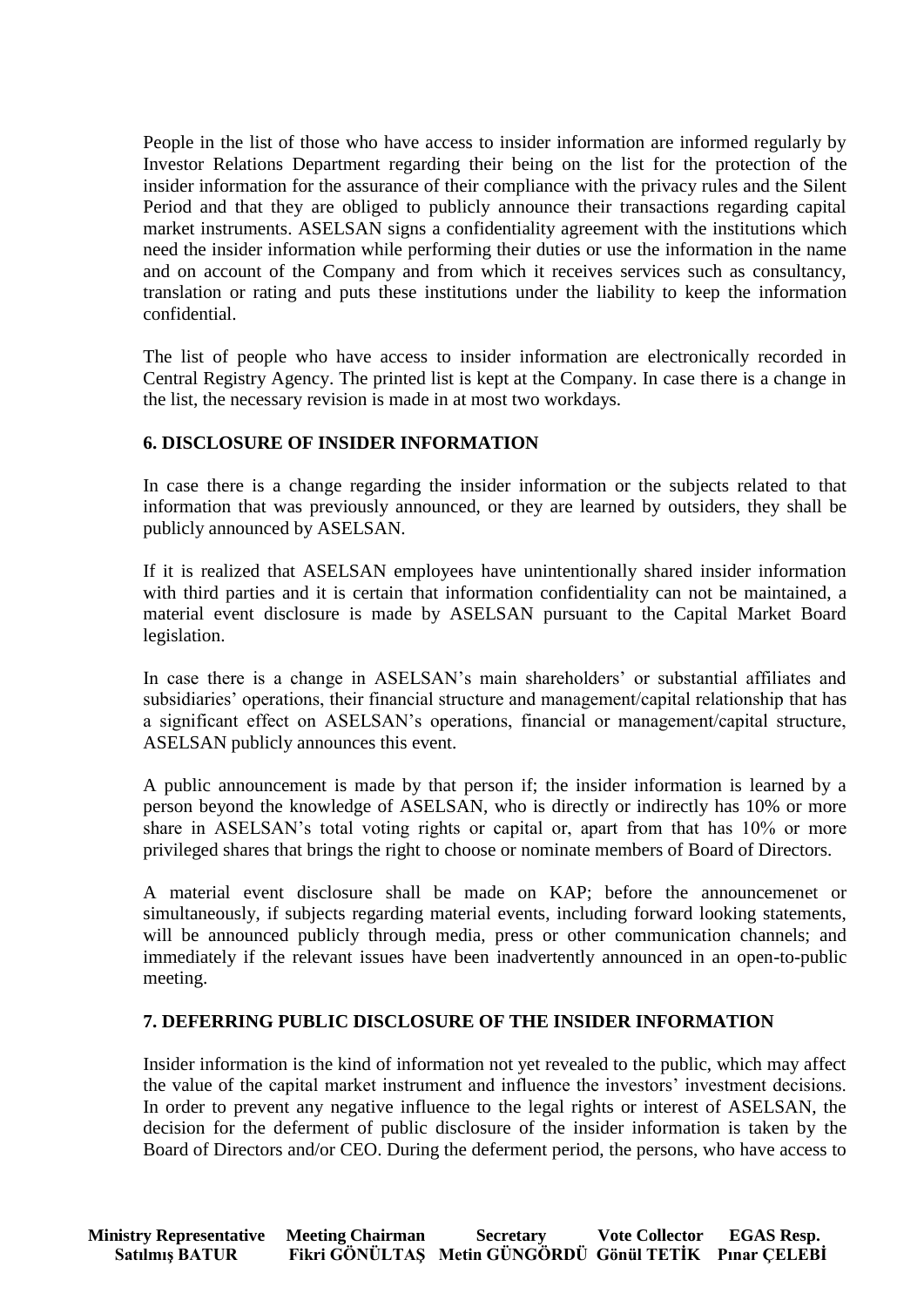this insider information, are responsible for protecting it. The precautions to protect insider information are taken by CEO. The public disclosure along with the deferment decision and its reason is made as soon as the reasons for deferment disappear.

In case the event that is the subject of the deferred insider information does not take place, it may not be publicly announced.

The effect of deferring on protecting ASELSAN's legitimate interests, the fact that deferring does not involve the risk of deceiving investors, along with the precautions taken in order to keep confidentiality of the information during the deferring period shall be settled by a Board of Directors resolution, or if a person is authorized by Board of Directors, the written approval of the authorized person shall be taken about the mentioned issues.

# **8. İÇSEL BİLGİNİN KAMUYA AÇIKLANMASINA KADAR GİZLİLİĞİNİN SAĞLANMASINA YÖNELİK TEDBİRLER**

ASELSAN places great importance on its employees' obedience of the rules for the use of insider information.

All employees that have access to insider information have to sign a declaration stating that they have read the communiqué and guide regarding information abuse -prepared by CMBand that they accept and undertake that if they act against relevant legislation they may be subject to penalty of law and they are fully responsible. Investor Relations Department is responsible of gathering and keeping the list of people who have access to insider information that shall be submitted to CMB if demanded, keeping the list up-to-date, and recording it on Central Recording System. Additionally, informative messages are sent to all employees in the list regularly every six months, in order to remind the relative legislation and to emphasize the importance of this issue.

The employees are informed about regulations and directives about the protection of insider information through "ASELSAN Ethical Principles and Code of Conduct" and security briefings. ASELSAN employees protect any kind of information acquired during the course of employment that can be regarded as commercial secret.

All employees are required to protect such information during and after their employment with the company. They do not use such information directly or indirectly. Employees at ASELSAN are prohibited from engaging in activities that would generate commercial gains from trading shares of ASELSAN based on insider information obtained during the course of their employment.

## **9. COMMUNICATION WITH CAPITAL MARKET PARTICIPANTS**

In ASELSAN, Investor Relations Department has been formed in order to manage and conduct the relations with both present and potential investors regularly, to respond to the questions of investors as effectively as possible, to carry out initiatives aimed at enhancing and increasing corporate value.

Interviews with capital market participants are part of the development of investor relations program. However, ASELSAN will not reveal new information, will not update current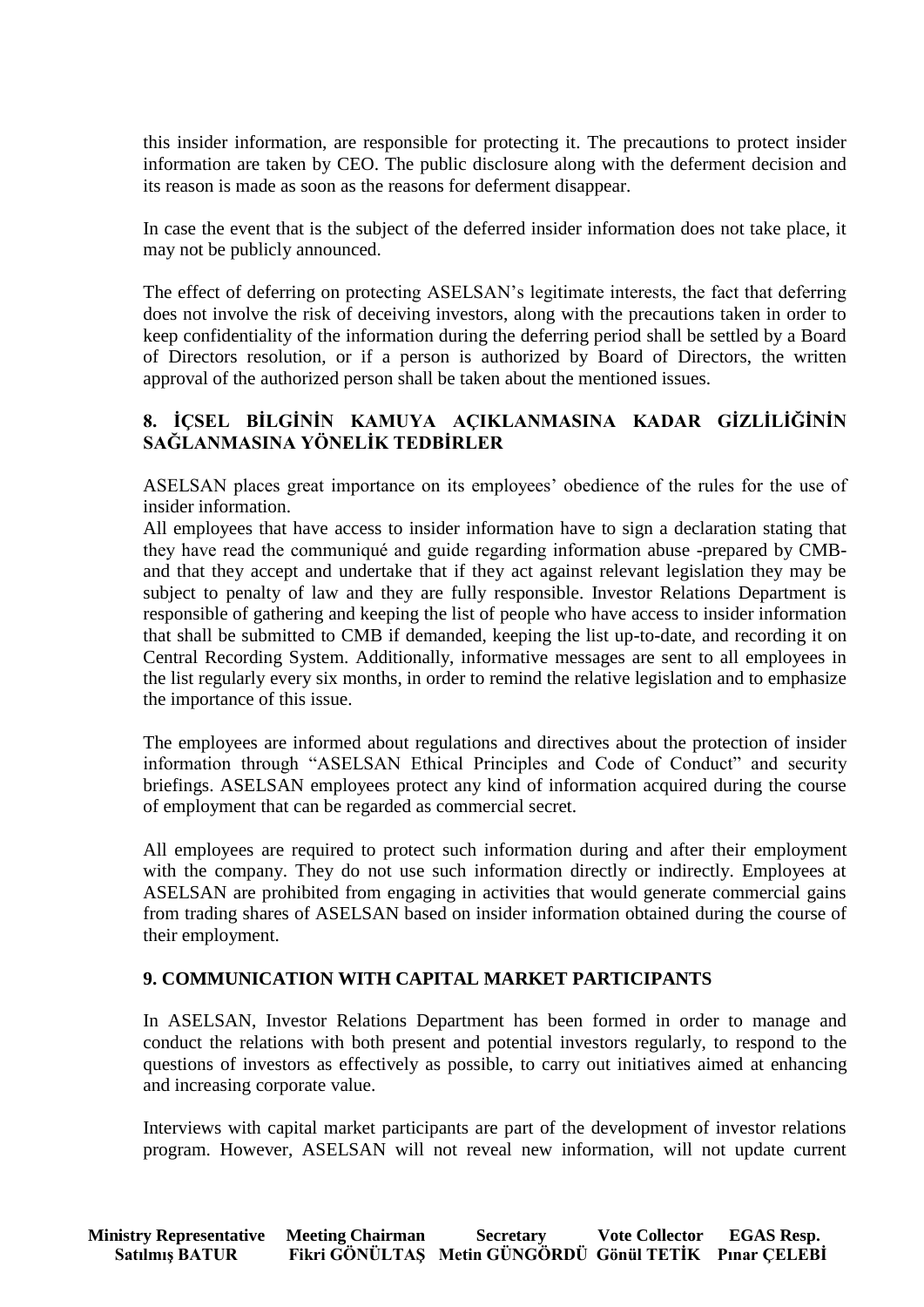information and will not announce any undisclosed insider information that may affect ASELSAN share price and investor decisions.

Reports and presentations for informative meetings or press releases are published via ASELSAN web site especially for the access of small investors. Such web site sharing is disclosed publicly.

### **10. PROCEDURES REGARDING THE NEWS IN MEDIA**

#### **Tracking Mechanism**

The news flow through internet, press and mass media is monitored with the contracted media agency. Besides ASELSAN is the subscriber to other data vendors and concerned news are being monitored via that channel as well. If the content of the news is considered as a requirement for a regulatory disclosure by the office of the CEO, such disclosure is made.

#### **Market Rumors**

ASELSAN, as a principle, does not comment on market rumors about itself. The Company may, however, respond to rumors in certain circumstances including upon request by CMB and/or ISE or if ASELSAN management decides that such response is necessary and appropriate.

If there are news or rumors about ASELSAN; which will be announced via media, press or other communication channels for the first time, or which are different than information disclosed previously and which is significant by means of affecting value/price of capital market instruments or the investment decisions of investors; pursuant to the CMB legislation, an explanation whether they are accurate or sufficient shall be publicly announced. The comments, analyses, evaluations and forecasts about ASELSAN, which are based on publicly announced information, are out of this context.

#### **11. FORWARD LOOKING STATEMENTS**

Within the framework of ASELSAN Disclosure Policy, ASELSAN may make forward looking statements. Such statements can only be made by authorized individuals to make public announcements upon the approval of the Board of Directors and/or CEO and for at most four times a year. However, if there is a significant change in forward looking statements which have been publicly announced, regardless of how many announcements were made in that year, a public announcement shall be made.

The reasons of the differences shall be stated along with the forward looking statements, if there are significant differences between the subjects that have been announced in the past and the actual happenings.

In case the forecasts and grounds for the forward looking statements occur or are understood to be unrealistic, the updated information along with its justification shall immediately be announced to public.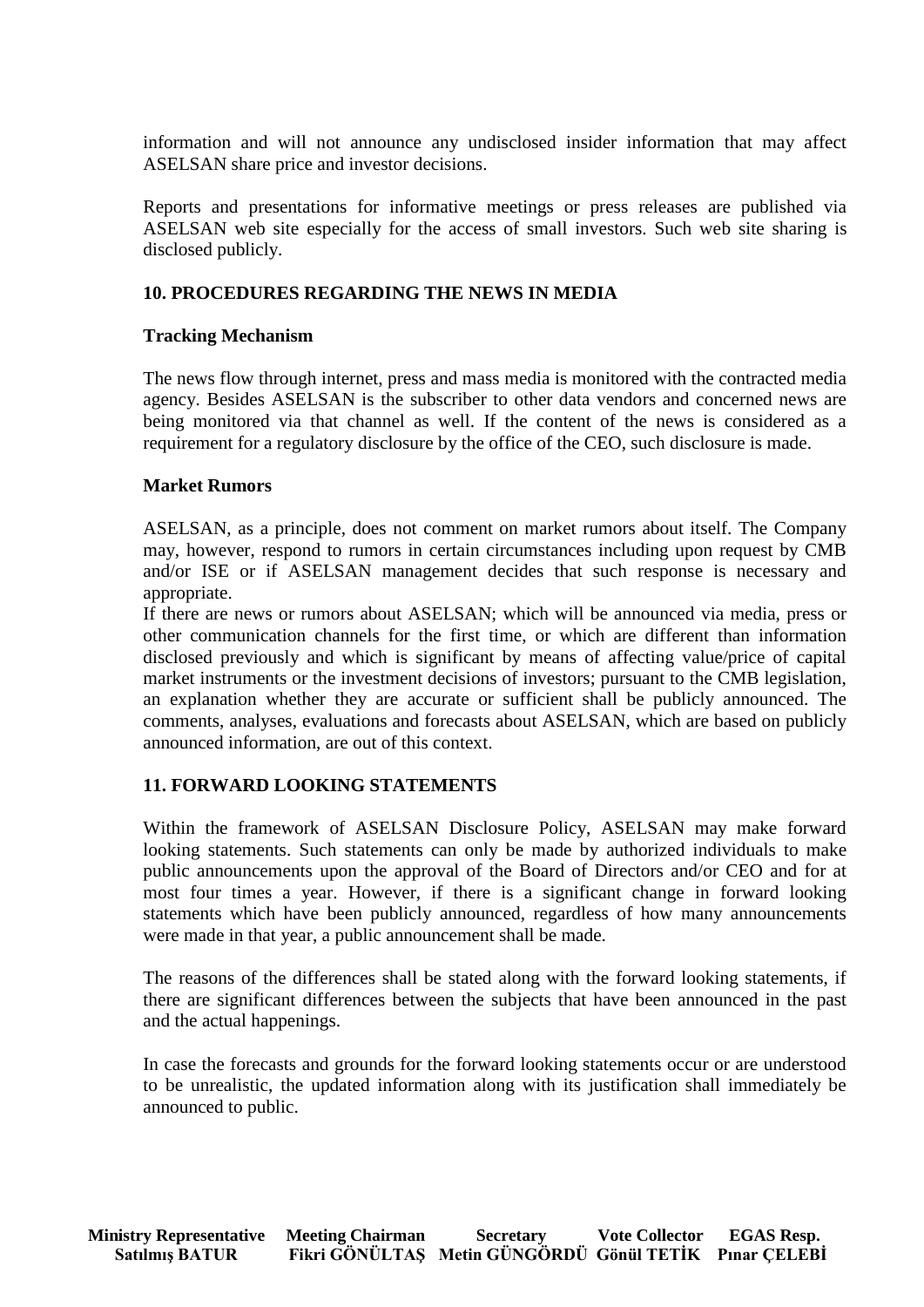### **12. ANALYST REPORTS**

ASELSAN regards analyst reports as proprietary information belonging to the analyst's firm and does not publish such reports on the Company's website. ASELSAN does not confirm, endorse, adopt or disseminate analysts' reports. However, in certain limited circumstances, upon request, the Company may review specific factual assertions that an analyst intends to include in a report for the factual accuracy of historical information that is already publicly available.

### **13. SILENT PERIOD**

Before the disclosure of the periodical results, ASELSAN implements a practice called "Silent Period" when the persons who have access to insider information abstain from sharing such information with the public. The Silent Period starts at the end of the related period and ends when these results are disclosed. During this period, the Company does not comment on undisclosed financial statements, does not negotiate about them and does not answer any questions regarding such statements within the frame of confidentiality principle.

### **14. ENFORCEMENT**

Herein this Disclosure Policy entered into force upon submission of the related decision of ASELSAN Board of Directors to the information of the General Assembly on 31st of March 2014. In the event that there is a need for amendment in the Disclosure Policy, it is submitted for the information of the General Assembly upon receiving the approval of ASELSAN Board of Directors and is announced publicly.

**16)** Information was given about the "Remuneration Policies For The Members Of Board Of Directors And Executives With Administrative Responsibility" revised as per the regulations of the Capital Markets Board. İdil SÜLER stated a disclaimer for the article on behalf of BBH/Consulting Group Capital Markets Funds Emerging MA, BBH/Fidelity Salem Street Trust:Spartan Emerging Markets Index Fund, BBH/Goldman Sachs Growth Markets Equity Sub Trust and BBH/Goldman Sachs Growth Markets Equity Sub Trust N she represented. The "Remuneration Policies For The Members Of Board Of Directors And Executives With Administrative Responsibility" that was submitted to the information of shareholders is given below.

## **ASELSAN ELEKTRONİK SANAYİ VE TİCARET A.Ş.**

### **REMUNERATION POLICIES FOR THE MEMBERS OF BOARD OF DIRECTORS AND EXECUTIVES WITH ADMINISTRATIVE RESPONSIBILITY**

In order to promote the retention of highly committed and motivated talents who have the required competencies for realizing the strategies arising in line with ASELSAN's vision and mission, ASELSAN Remuneration Policy has adopted the principle of maintaining and revising, in accordance with current needs, a compensation structure which is;

- $\checkmark$  based on the "equal pay for equal work" principle,
- $\checkmark$  based on the added value created for ASELSAN,
- $\checkmark$  fair,

| <b>Ministry Representative Meeting Chairman</b> | <b>Secretary</b>                                       | <b>Vote Collector</b> | <b>EGAS Resp.</b> |
|-------------------------------------------------|--------------------------------------------------------|-----------------------|-------------------|
| <b>Satılmış BATUR</b>                           | Fikri GÖNÜLTAŞ Metin GÜNGÖRDÜ Gönül TETİK Pınar ÇELEBİ |                       |                   |